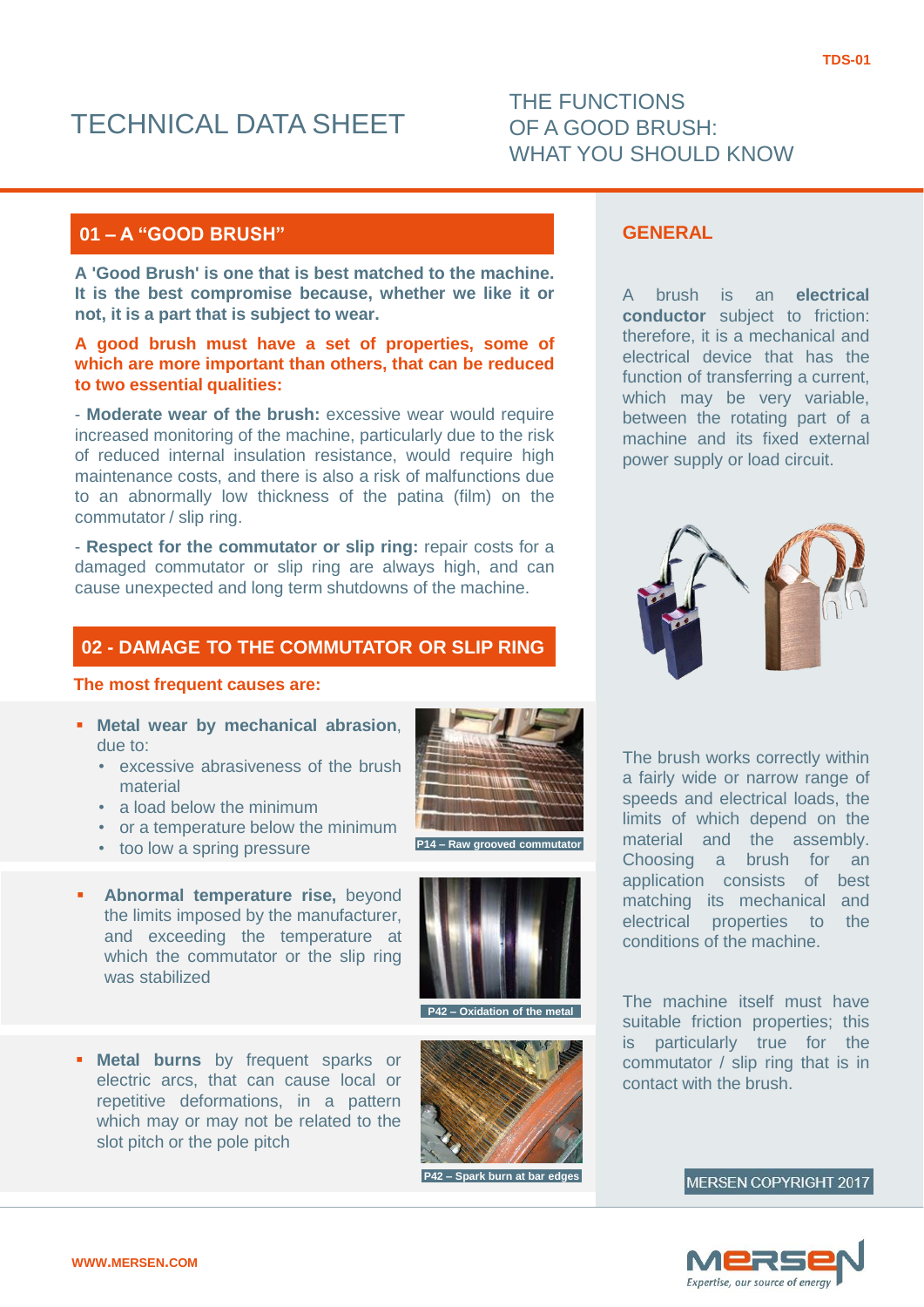# **03 - SPARKS (electrical arcing)**

Regardless of the source, sparking is always a potential problem since it is a damaging form of the electrical energy that increases the temperature far above the melting temperature of copper.

The effects of sparks increase with:

- Increasing decay energy, in other words with increasing self-inductance of the armature
- Decreasing decay time, in other words as the machine speed increases
- Decreasing surface area available to the spark, in other words as the number of brush contact points on the commutator / slip ring decreases

Effects and notation of sparks are disclosed in our Technical Note TDS-14 "Brush sparking".

The spark is always caused by an excessive voltage difference between the brush and the commutator / slip ring, resulting from a break in the electrical contact between the friction surfaces.

Direct causes may be:

• MECHANICAL:

with abnormal, disordered and chaotic contact breaks caused by shocks or vibrations due to unstable and insufficient dynamic balancing of the brush on the commutator / slip ring

- ELECTRICAL:
	- **Insulation fault in coils**
	- **Bad quality of voltage / current of the power supply (electronic power converter)**
	- For DC machines: with abnormal, necessary and inevitable contact breaks caused by the passage of the segments under the brush, or incorrectly adjusted commutation (neutral line setting, equidistance of brush arms, tangential brush covering, brush grade…)

Therefore in order to attenuate or eliminate sparking, accidental contact separations must be avoided, and/or the voltage drop between the brushes and sliding surface has to be limited.

A good brush has the following two main properties:

- **Dynamic stability**, requiring:
	- Stable and moderate friction
	- High capacity to absorb shocks and vibrations
- Commutating **ability**, this can be defined as the capability of the brush to reverse the current without producing any sparks dangerous to the commutator.

# **04 - COMMUTATION (DC machine)**

Commutation refers to all electrical phenomena related to reversing the current in the armature coil being short-circuited by the brush during the transfer time for one segment to move across the thickness t of the brush. By definition, this transfer time is called the **mechanical commutation time**.

#### **Reversal time**

The current reversal time may be greater than, equal to or less than the mechanical commutation time, depending on the reactance voltage  $e_r$  the voltage on auxiliary poles  $e_s$  and the voltage drop at the contact surface under the brushes  $\Delta U$ .

The reactance voltage reduces the reversal speed; on the other hand, the compensation voltage induced by the auxiliary poles increases the reversal speed.



Mersen provides technical training programs to help you understand the commutation process:

- **either at our location**
- or at yours

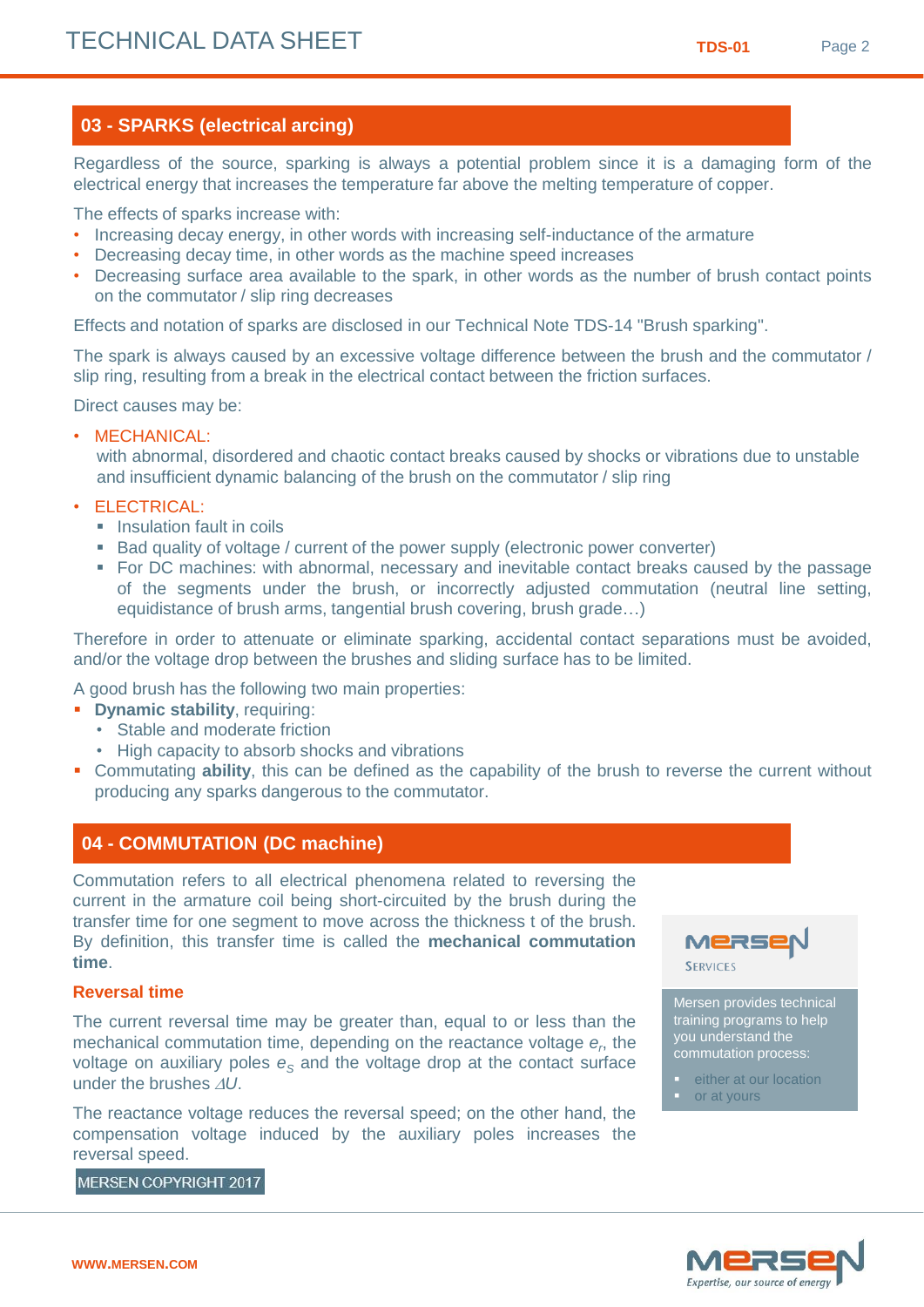As the difference between the reversal time and the commutation time increases,

- the difference in the voltage between the brush and the commutator / slip ring segment increases,
- and commutation sparks become more dangerous.

When the **reversal time is too long**, an under-commutation condition occurs and sparks appear at the **brush output**.

When the **reversal time is too short**, an over-commutation condition occurs and sparks appear at the **brush input**.

#### **Voltage drop at the contact under the brush**

The voltage drop at the contact under the brushes  $\Delta U$ , forms a resistance to the passage of commutation currents; it has a damping effect that is small compared to that provided by the auxiliary poles. In other words, **compensation by the brush is complementary to the compensation provided by the auxiliary poles**.

The value of voltage drop depends not only on the brush material but also on the current density, the temperature and applied pressure, the speed, polarity and condition of the surfaces in contact, the surface material, and also the condition of the film, etc.,

**The voltage drop at the contact of a brush that is commutating correctly shall be moderate** to avoid any abnormal temperature rise and any degradation of the sliding contact performance due to the electrical losses (for calculation of losses, see TDS05). Moreover it has an influence on the commutation and current balance between brushes. It must satisfy three main conditions:

- relatively high
- gradually increasing as a function of the current in the brush
- stable with time and not very dependent on temperature.

These three conditions actually express that the distribution of points through which the current passes, should be uniform and stable over the entire friction surface of the brush; this is a fundamental theoretical condition for good commutation. It is also confirmed by the appearance of the film (regular and uniform), which always faithfully reflects operating conditions and the commutation quality; the first thing to do when searching for brush problems is always to inspect the film.

# **05 - FILM**

Inspection of the film is necessary for the diagnostic of the "state of health" of your rotating electrical machine. You can refer to our Technical note TDS-13 "Film aspects" which sets out various common and typical aspects of film conditions and commutator / slip ring faults, and their signification.

The film is a complex mixture which is deposited on the commutator / slip ring. Its stability depends on the balance of its components.

Its three main components are:

- **carbon** (mainly graphite)
- **water** (from humidity of the air)
- **metal oxides**.



Metal

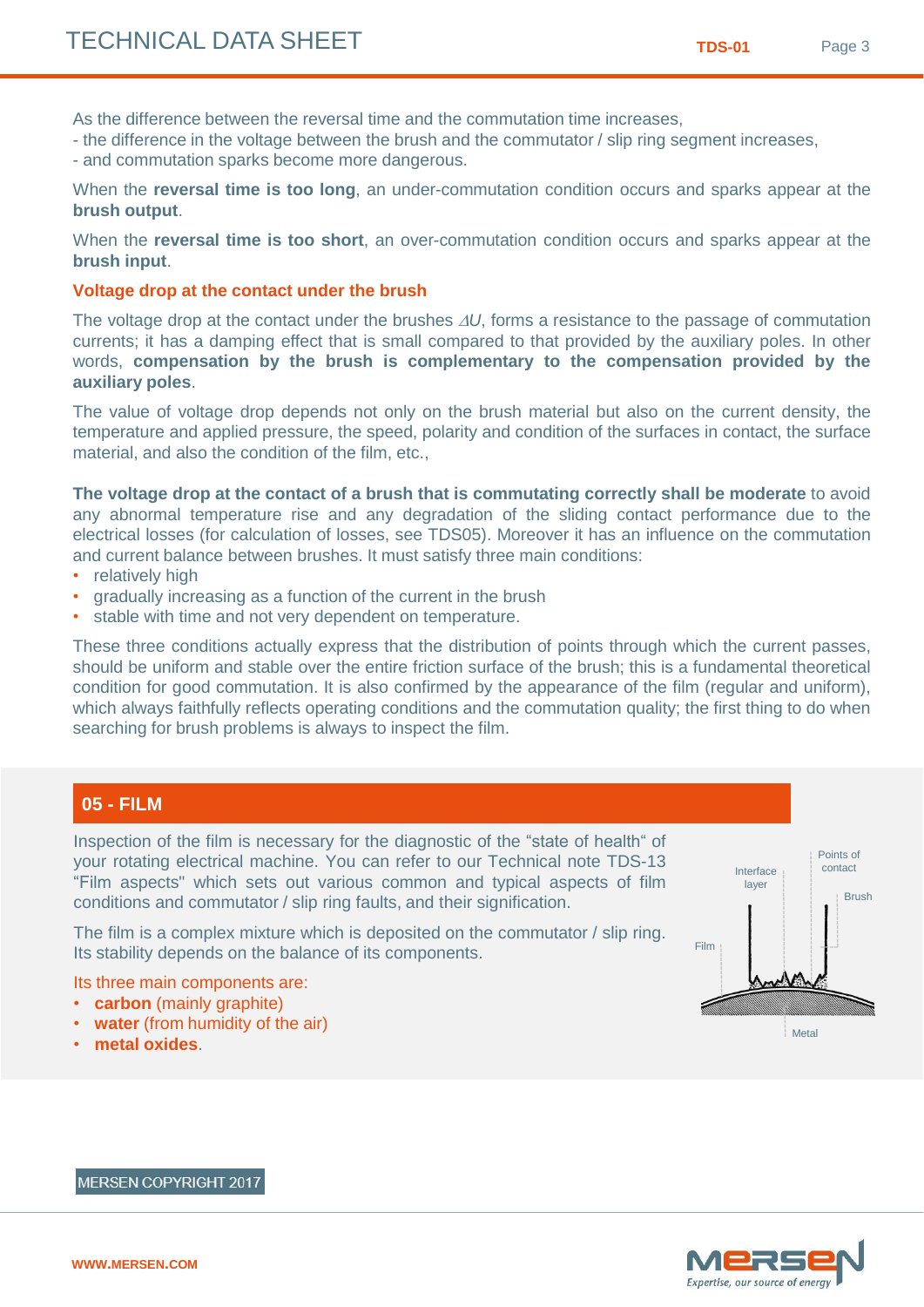# **PURPOSE OF THE CONSTITUENTS**

The moisture in the environment, and the carbon (graphite) deposited by the brush maintain friction within allowable limits, and consequently ensure that the brush mechanical behavior is satisfactory.

Metal oxides (copper or ferrous) formed and regenerated from the sliding surface and the oxygen in the air are responsible for the physiochemical stability of the film. Satisfactory electrical and mechanical behavior of the brush depend on this compound formed by metal oxides and deposited graphite.

Thus **the importance of the graphite deposit** controls the appearance of the film, and also defines the **limits of the electrical load and the speeds between which the brush works correctly**.

An **abundant** graphite deposit gives a dark, shiny film suitable for operation at no load during long periods, but which is not appropriate for machines with difficult commutation, or which are highly loaded.

A **small** deposit of graphite gives a light, thin, slightly satin and relatively fragile film, suitable for difficult commutation with severe and frequent overloads, however this type of film is not suitable for very low loads, or for frequent and prolonged operation.

### **FIRST ASSESSMENT FROM THE FILM**

It may be considered that a thin and light **P4** type film (note TDS-13) indicates:

- moderate friction
- good commutation
- low temperature rise in the commutator / slip ring

#### This is an "ideal" film.

#### An excessively **thin film** type **P2** can indicate:

- high friction
- very low brush wear

This film tends to develop towards a **P12** type film, with preferential transfer of current and wear of commutators / slip rings.

A thick, dark and glossy film type **P6** suggests:

- moderate friction
- moderate brush wear
- very small commutator / slip ring wear

If the film evolves to an excessively thick, very dark and matt film, it will be a symptom of:

- high commutator / slip ring temperature rises
- poor commutation (sparking)
- possible burn marks on segments or rings
- high brush wear

**Note:** The graphite content of a film is therefore a very important factor in correct operation of a brush. It depends on the roughness of the commutator / slip ring, which depends on the brush material, and also partly depends on the product manufacturing method.

#### **MERSEN COPYRIGHT 2017**



Expertise, our source of energy







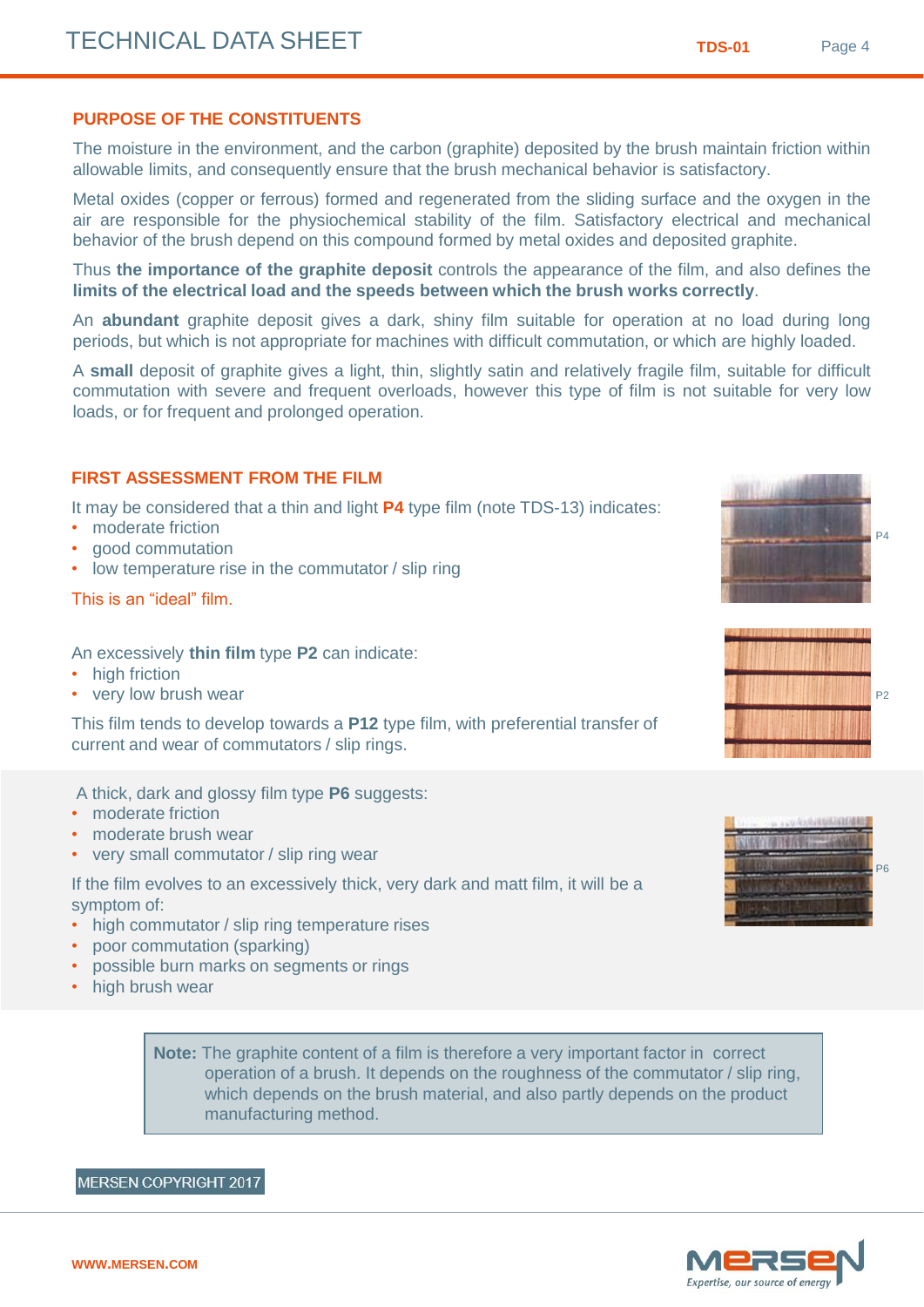# **06 - BRUSH GRADE MANUFACTURING**

**THE BRUSH MANUFACTURER HAS THREE INDEPENDENT VARIABLES (CONSTITUENTS, AGGLOMERATION AND TREATMENTS) THAT CAN BE ADJUSTED WHEN SELECTING OR CREATING A BRUSH GRADE FOR A GIVEN APPLICATION.**

# **CONSTITUENTS**

Graphite is the common constituent of all our brush grades. It is a crystalline compound of carbon layers. Each layer is composed of sheets of carbon atoms assembled in a hexagonal pattern (also called graphene layers). These layers can slide between each other conferring solid lubricant property to graphite.

You can refer to our Carbon Brush Technical Guide which explains the origin of main constituents for each grade family.

## AGGLOMERATION OF CONSTITUENTS

Constituents are agglomerated with carbonated binders which, after distillation and cokefaction, leave a solid residue of carbonated bonds between the grains of the basic constituents.

As the quantity of the binder added into the mixture increases, the bonds become more numerous and the brush becomes "harder". Conversely, if the amount of this binder is reduced, the number of bonds is reduced and the product becomes "softer".

"Hard" brushes have low internal damping capacity (high Shore), they generally produce low wear but do not adapt satisfactorily to fast machines.

On the other hand, "soft" brushes have high internal damping (low Shore) and adapt well to fast machines, but normally at the price of higher wear.

#### **TREATMENTS**

Treatments are impregnations which take place after thermal treatment. They consist of inserting dissolved or molten foreign elements into the brush porosity, in order to correct one of the basic characteristics of the material.

There is a very wide variety of impregnation products, but very few are used frequently, and they can be grouped into two sets:

- **Polymerizable resins used to control the patina or provide the moisture necessary to lubricate friction** surfaces when the ambient air is relatively dry; these resins always increase the mechanical characteristics of the brush material and are adapted to higher pressures
- Metals may also be added into the brush in the form of metal salts, or in the molten state in order to reduce the voltage drop at the contact and to increase the allowable specific load, while maintaining the advantages of the basic material's resistance to wear.

**Note:** All treatments that tend to increase the patina thickness also reduce the brush commutation ability. Therefore these treatments should be used with caution.

Mersen has developed a wide range of brush grades to meet even the most demanding applications. We recommend you to contact the Customer Technical Assistance Service to correctly select the most suitable grade for your specific application. To help us please fill the description form page 32 of our "Carbon brushes for motors and generators" technical guide.

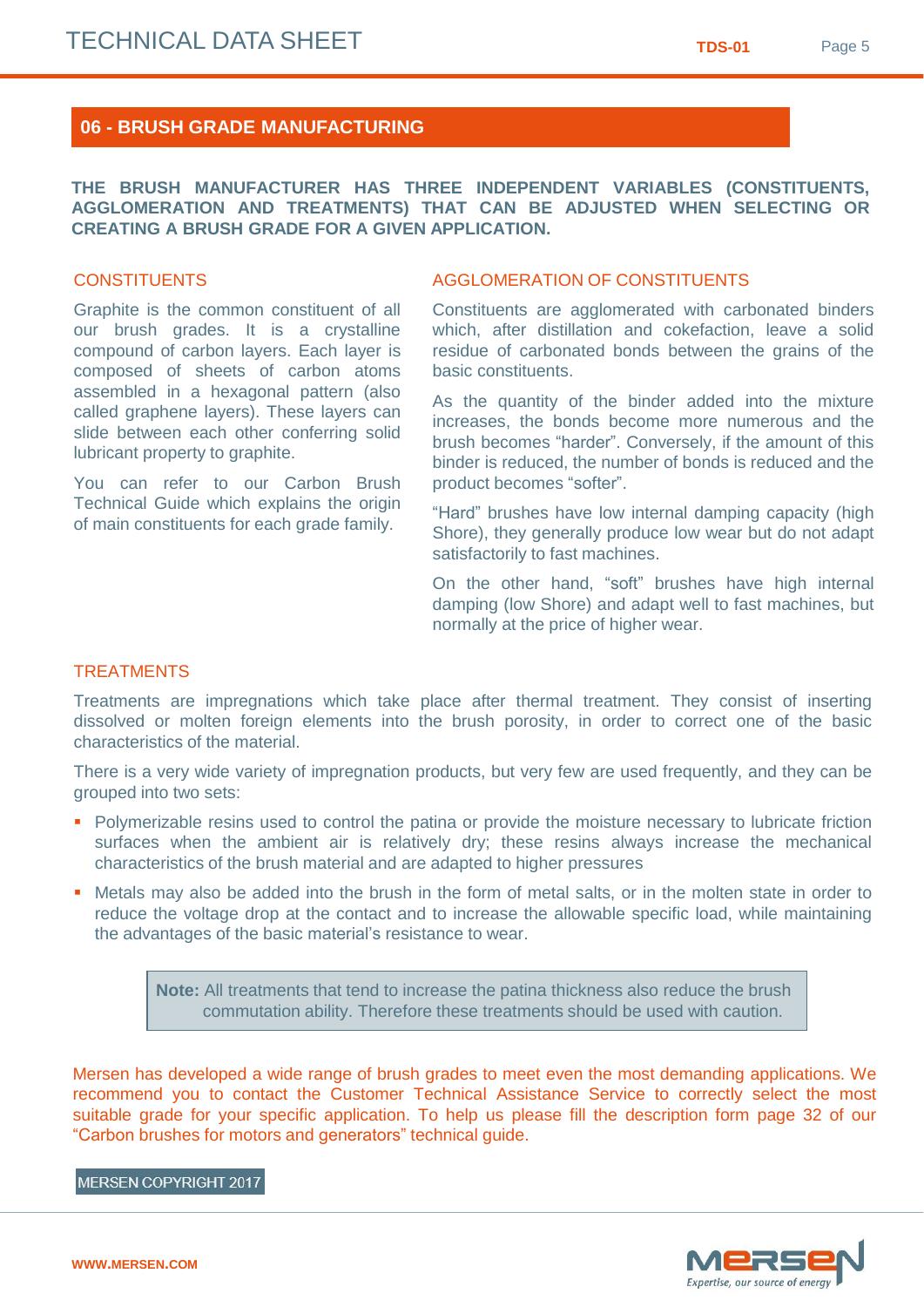MERSEN COPYRIGHT 2017

#### **07 - BRUSH SHAPES AND MOUNTING**

Shapes and mountings, in other words special brush machining features and the various methods of fixing accessories such as cables, rivets, plates, limit stops, etc. have been designed and made so as to guarantee:

- High brush stability even at maximum speeds, provided that commutator cylindrical defects, segment deformations, shocks and vibrations and brush-holder imperfections remain within allowable limits
- Good contact with the external circuit during the entire life of the brush, without a risk of slow deterioration (aging) or fast deterioration (ruptures) under the effect of heating and vibrations.

In order to satisfy the changing dynamic conditions a stable brush-holder mounting must:

- **Guarantee good contact between the brush and the commutator through many** stable and uniformly distributed support points across the entire contact surface
- **Provide uniform distribution of the bearing force provided by the brush-holder** pressure system, to ensure that the pressure remains constant on the friction face (see TDS-11)

#### **MAKE PERIODIC CARBON BRUSH PRESSURE MEASUREMENTS**

Guarantee fast and efficient damping of shocks and vibrations

# **THREE PRINCIPLES ARE USED TO ACHIEVE THESE THREE RESULTS:**

#### **Symmetrical shapes**

The most rational shape for a motor rotating in two directions is the **straight brush (radial type)** because it is symmetrical.

American manufacturers tend to favor **inclined brushes**, typically inclined at 14 degrees for a unidirectional machine (trailing) and 25-30 degrees for a bi-directional machine.

Correct operation of the radial brush in both directions obviously assumes low clearance between the brush and the brush-holder, in order to limit the effect of the brush tipping inside its holder whenever the direction of operation is reversed. It is preferable to use multiple wafers, generally 2 or 3 depending on the commutator geometry.

#### **Division of the brush**

On a high speed DC machine, the single wafer brush has to be replaced by an assembly consisting of two or three equal, parallel and mutually independent wafers, where each wafer is electrically independent and has its own cables in order to improve mechanical and electrical contact on the commutator / slip ring.

This increased mounting complexity is compensated by improved commutation and lower brush wear.

Subdivision of the brush is limited only by the minimum allowable thickness, which controls:

- The strength, and consequently whether or not cables can be fixed in the wafer
- The machining complication which affects the price of the brush



Split brush





Inclined brush